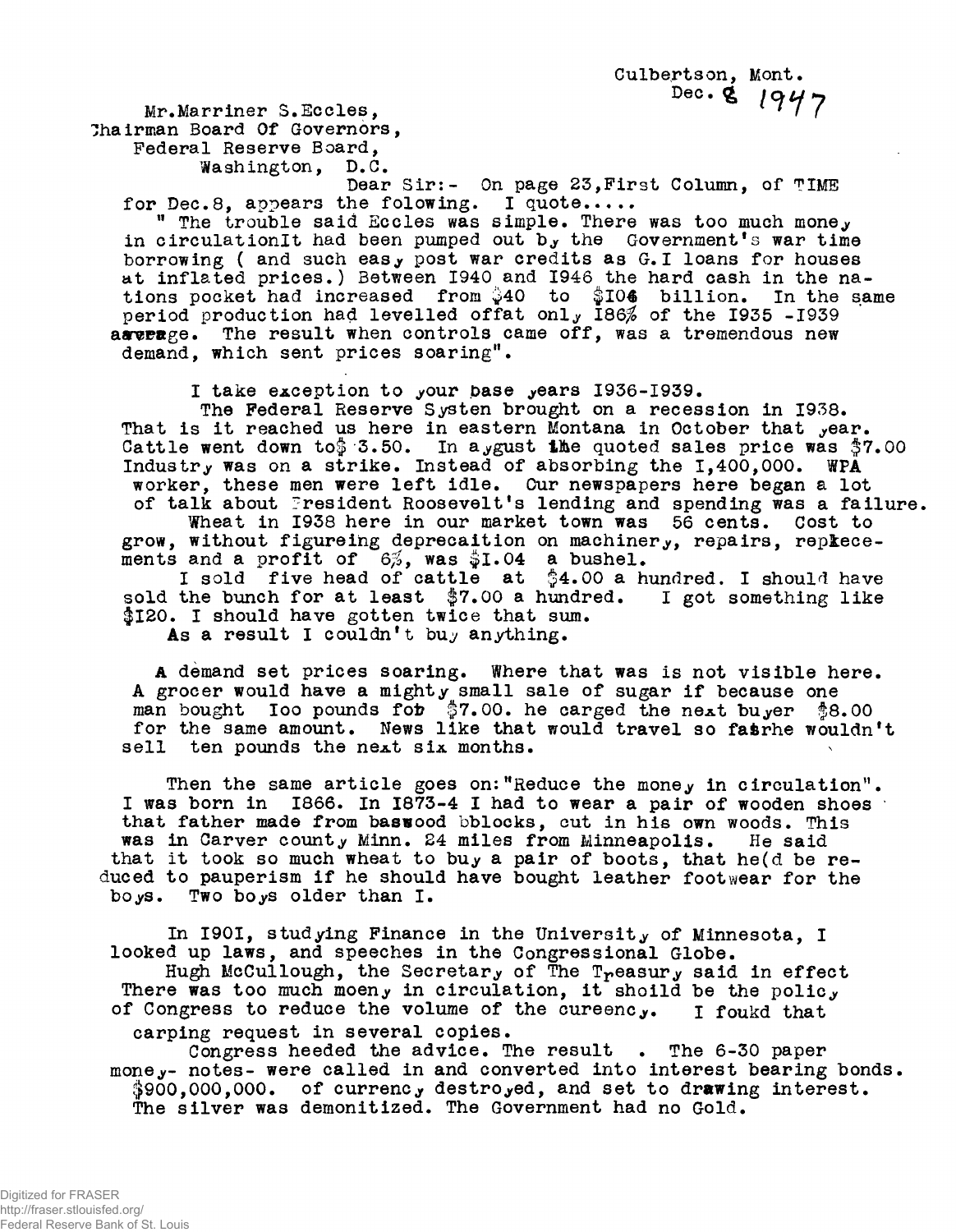I note Mr. Eccles remedies for inflation.

**"Reduce the reserve requirements.** Only C ongress can do so. ' But increase the interest rates. That is a killer pure and simple. An Alabama bank that tried to save its customers in 1921 was charged **87-f^. on some loans** 

Government support to farm prices. In 1938 the Government paid me the stupendous sum of \$47. in support of a price of 58 $\phi$ **wheat and 3 | cen taccle .** 

As I see it the Government will have to wipe out the Federal **Reserve System.** Root, stem, branches and leaves. I remember that **President Wilsom announctd in 1914 that he had a Christmas present** for the people of the United States. He had signed the Federal **Reserve Act .** 

**That Ct caused a loss to me of \$300. I sold wheat that cost me**  $$2.15$  to produce for  $$1.34$  a bushel.

**Ever y farme r her e knows who has boosted the pric e of farm**  grains, cattle, hogs, eggs, butter fat etc.

A little over one year ago, when the farmers had sold their flax for \$6.00 a bushel to the garin trade. The grian dealers **upped the price to \$2ca** \$8.00 a bushel, and sold flax to the government at the price.

**Sidney , Richlan d county Montana, has a Liv e stoc k Commission**  firm, and sales ring.

**A year ago I took i n some of thos e sale s i n orde r t o see**  why cattle were priced so high that the OPA could not work. **Buyers from Chicago, Sioux City , Omaha, were there , and b i d on the cattle . These people knew what th e freigh t was on cattle to the rendering establishments.** They knew the toal costs **t o put the meat on the retai l dealer s blocks .** 

These people did not give a damn for the people, it was to kill the OPA. The NAM stood b<sub>y</sub> and patted these men on the back. Said the NAM do awa, with the **BPA** and we'll bring prices down. **Has any organization failed, more signally** than that organization **did . ???** 

Byron's "Where may the weary eye repose, when gazing on the great,

Where neither guilt, glor, glows, or despicable state"? They are not to be found in our economic leaders, In finance. The less said the better.

**What must be doone.** Stabilize prices at a level so that ever, wage earner in the United States, has a wage and a bu<sub>y</sub>ing power. **Wheat can be sold today for \$1.90 a bushel.** Cattle must not go below  $12\ell$  for grass fed. nor  $18\ell$  for grain fed.

**Flax**  $$3.00$  **a** bushel. Oats  $60c$ . barley  $80\%$ .

**Interest rates on money 3%.** 

**The sioole n salar y gentr y must have thei r emoluments cur i n half . The President of the U.S. gets only \$125,000 a year.** 

The gu<sub>y</sub>s drawing more than the President earns not more than **hal f as much** 

Who am<sub>u</sub> I<sup>?</sup> A retired farmer. Put in 32 years on an eastern Mont. **homesteaa. writin g up my experience . Been a t i t now fo r two ^ears .** 

Digitized for FRASER http://fraser.stlouisfed.org/ Federal Reserve Bank of St. Louis

Just about half done at the present writing.<br>
FR<br> **FACTION**